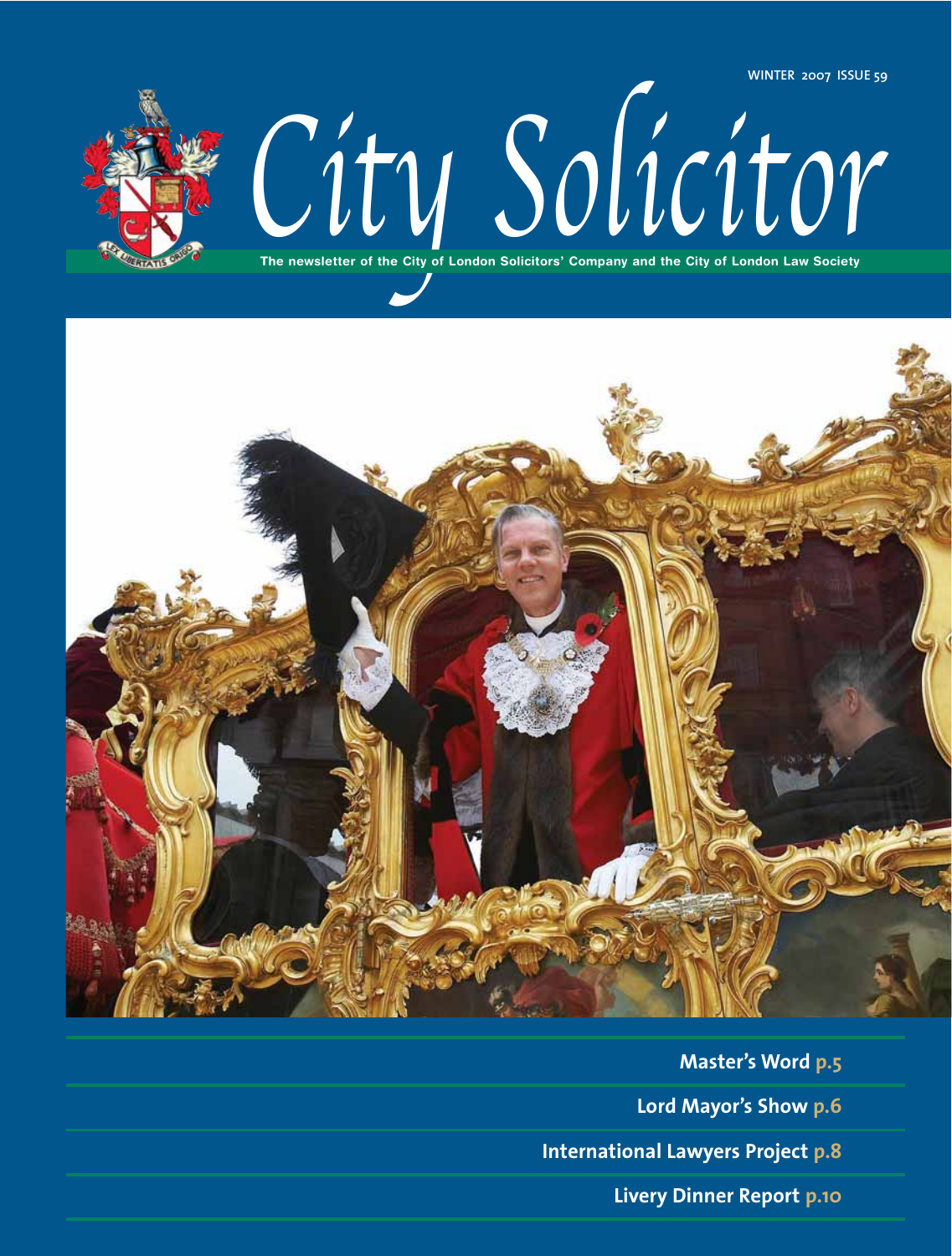## City of London Law Society

### **Committee Members Court of Assistants**

**President** The Master

**Chairman** † D.A. McIntosh

> **Secretary** N.A. Cameron

**Administrator** Mrs E.J. Thomas, B.A.

**Policy & Committees Co-ordinator** Ms S. Dunn

**Committee** † CHAIRMAN PRESIDENT N.C.C. Bamping † S.W. Davis G.G.A. Denny N.M.L. Hughes V.T. Keaveny Ms A.L. Marks Ms J.C. Palca † Ms. F.A.E. Palmer S.G. Popham Miss K.D. Richardson M.C. Roberts, B.A D. Thomas P.B. Wayte M.A. Webster † J.R.C. White, T.D. † Alderman Mrs C.F. Woolf, C.B.E. Ex-officio, appointed by the CLSC

† Ex-officio as members of the Council of The Law Society

#### **Clerk to the Company and Secretary of the City of London Law Society Neil Cameron**

4 College Hill, London, EC4R 2RB Tel: 020 7329 2173 Fax: 020 7329 2190 Email: mail@citysolicitors.org.uk

### **Editorial Board**

**John Abramson** 58 Fenchurch Street, London, EC3M 4AB Tel: 020 7954 8525 Fax: 020 7954 8961 Email: john.abramson@aig.com

**Elizabeth Thomas** 4 College Hill, London, EC4R 2RB Tel: 020 7329 2173 Fax: 020 7329 2190 Email: mail@citysolicitors.org.uk

# City of London Solicitors'Company

**Master**

W.J.L. Knight

**Senior Warden** Ms A.L. Marks

**Junior Warden** The Rt. Hon. The Lord Mayor, Alderman David Lewis

#### **Stewards**

I.C.S. Morpeth J.M. Abramson

#### **Full Assistants**

Past Master J.E. Hume Past Master B.J. Greenwood, LL.B. Past Master A.J.C. Collett, LL.B. Past Master N.C.C. Bamping, LLB. Past Master Miss K.D. Richardson, M.A. M.C. Roberts, B.A. R.D. Max J.R.C. White, T.D. Alderman D.H. Wootton V.T. Keaveny Alderman Mrs C.F. Woolf

**Additional Assistants** G.C. Bond, D.L. J.R. Millar

**Chairman of The City of London Law Society** D.A. McIntosh

**Ex-Officio Assistants Past Masters** J.H. Snaith J. Guillaume J.H. Walford, M.A. P.J. Purton, O.B.E., L.M.R.T.P.I. D.F. Gray, M.A. E.P.T. Roney, C.B.E., M.A., Dep. Sir Max Williams M.H. Sheldon, C.B.E., M.A. K.S.G. Hinde, O.B.E., T.D., M.A. J.A.E. Young, LL.B. D.L. Biddle, M.A. R.H.V. Dixon, M.A. J.A. Rowson Sir Christopher Walford, M.A., D.C.L. His Hon. Harvey Crush S.N. Beare, M.A., LL.B. W.L. King, M.A. J.F. Avery Jones, C.B.E., M.A., Ph.D., LL.M. R.D. Fox, M.A. M.R. Mathews, M.A. Alderman Sir Robert Finch M.J. Cassidy, C.B.E., B.A., M.B.A., Dep.

#### **Clerk**

N.A. Cameron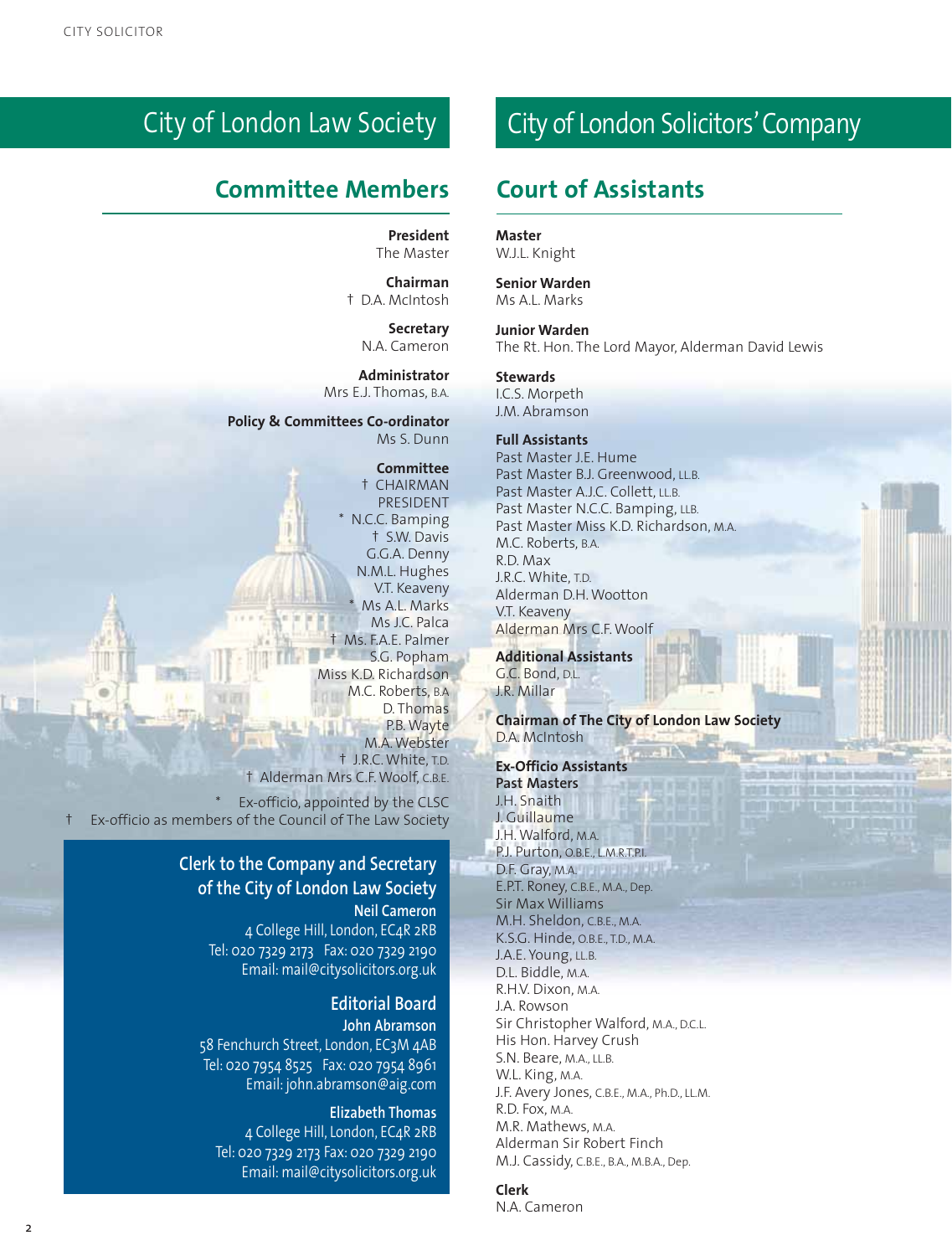| <b>Editorial p.3</b>                       |
|--------------------------------------------|
| Dates for 2008 p.4                         |
| Master's Word p.5                          |
| Lord Mayor's Show p.6                      |
| <b>International Lawyers Project p.8</b>   |
| <b>Committee Report: Financial Law p.9</b> |
| <b>Livery Dinner p.10</b>                  |
| Wig and Pen Award 2007 p.11                |
| <b>Ronnie Fox: Road Test p.12</b>          |
|                                            |
|                                            |
|                                            |
|                                            |
|                                            |
|                                            |
|                                            |

### City Solicitor Copy Deadlines 2008

| Spring | 29th February 2008 |
|--------|--------------------|
| Summer | 6th June 2008      |
| Autumn | 3rd October 2008   |
| Winter | 21st November 2008 |
|        |                    |

# Contents Editorial



We end the year with a resounding bang and certainly not a whimper. The bang reflects the pride that our Company feels when one of our own assumes a high office. Our own Junior Warden, Alderman David Lewis, was recently elected as the 680<sup>th</sup> Lord Mayor, and takes office

with our full support and best wishes for a most successful year. David's accession was celebrated in the customary colourful and noisy fashion, with the Company's float in a prominent position at the head of the procession. Photographs from a hugely enjoyable day appear in this edition, including our cover which depicts a radiant Lord Mayor waving from his gilded carriage during the show.

City lawyers and indeed City firms have much to offer the wider community of lawyers, both here and abroad. The Master is a strong advocate for greater involvement of City lawyers in corporate governance. In this edition, we also describe the International Lawyers Project, an initiative designed to use the City's legal resources for the benefit of lawyers in less fortunate surroundings.

The Livery Dinner this year took on a special significance, and was as enjoyable as ever. Our roving reporter has faithfully provided us with the details. Our motoring correspondent is also back, demonstrating his customary fearlessness in the face of speed.

It remains for all of us at City Solicitor to pass on our compliments of the season, and to wish all readers a happy and successful new year.

John Abramson AIG, Editor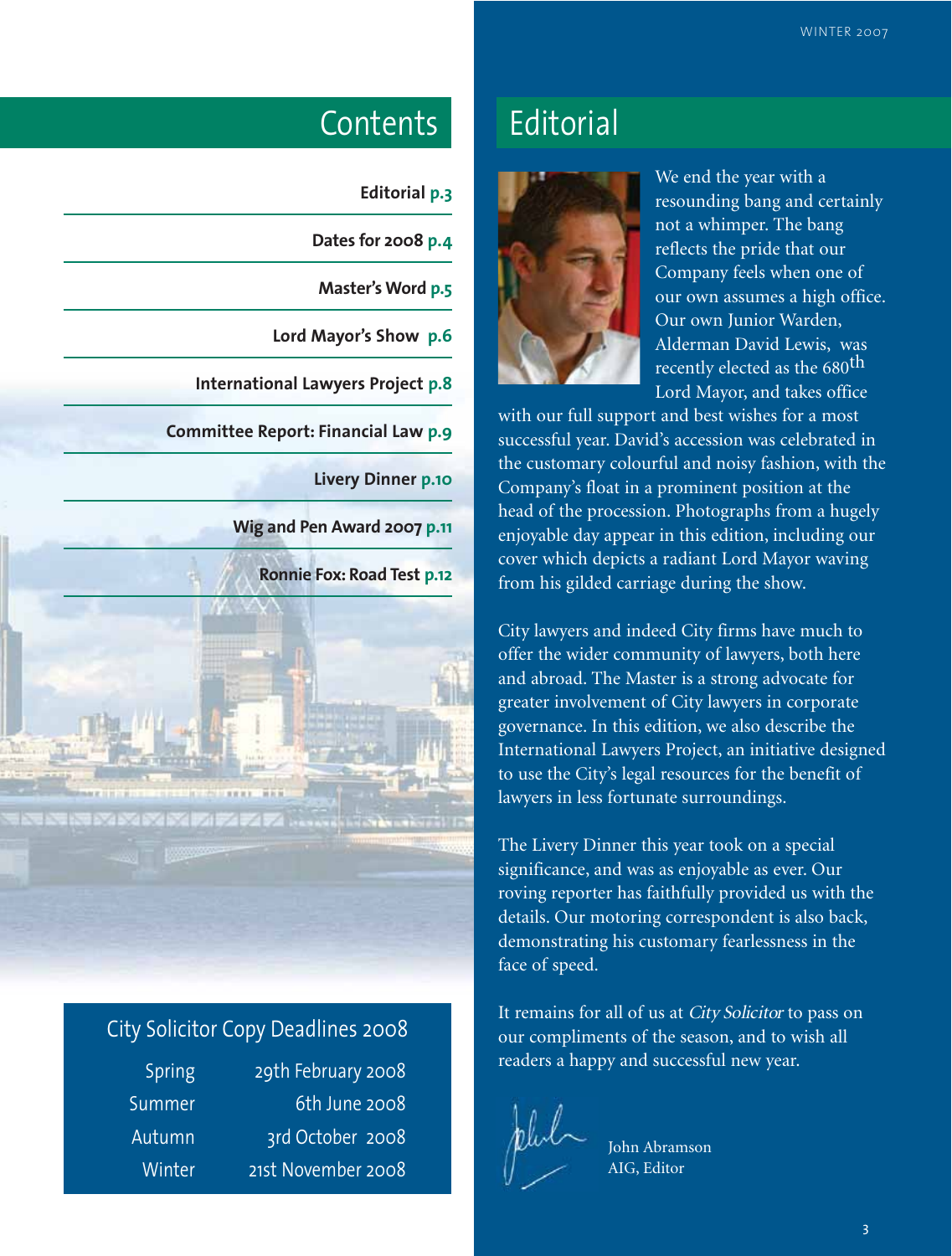# Dates for 2008

## THE CITY OF LONDON SOLICITORS COMPANY

| Thurs. 31 <sup>St</sup> Jan.                   | ∗      | Court meeting at 4.30 p.m. followed<br>by Court/Committee of the City of<br>London Law Society/Chairmen of<br>Committees/Liverymen<br>Dinner at 6.45 p.m. L                  |
|------------------------------------------------|--------|------------------------------------------------------------------------------------------------------------------------------------------------------------------------------|
| Wed. 20 <sup>th</sup> Feb.                     |        | Master's Musical Evening<br>(details to follow).                                                                                                                             |
| Fri. 7 <sup>th</sup> Mar.                      |        | United Guilds' Service, St. Paul's<br>Cathedral at 11.30 a.m. followed by<br>lunch at Butchers' Hall, Bartholomew<br>Close, EC1. Liverymen.                                  |
| Mon. 31 <sup>St</sup> Mar.                     | $\ast$ | Court meeting at 11.00 a.m. followed<br>by luncheon at 1.00 p.m.                                                                                                             |
| Thurs. 10 <sup>th</sup> April                  |        | Banquet, Mansion House, at 6.45 p.m.<br>Liverymen, Freemen and Guests.<br>E or D.                                                                                            |
| Mon. 12 <sup>th</sup> May                      |        | Court meeting at 5.30 p.m.<br>Annual Service at 6.30 p.m. H.M.<br>Tower of London, followed by<br>Reception/Supper at Trinity House.<br>Liverymen, Freemen and<br>Guests. L. |
| Wed. 11 <sup>th</sup> June                     |        | Legal Charities Garden Party,<br>Lincoln's Inn Fields.                                                                                                                       |
| Mon. 16 <sup>th</sup> June                     |        | Court meeting 4.30 p.m. Annual<br>General Meeting and Champagne<br>Reception at 5.30 p.m. at Tallow<br>Chandlers' Hall, Dowgate Hill, EC4.<br>Liverymen and Freemen          |
| Tues. 24 <sup>th</sup> June                    |        | Election of Sheriffs, Guildhall, noon.<br>Followed by lunch at venue to be<br>arranged. Liverymen.                                                                           |
| Mon. 22 <sup>nd</sup> Sept.                    | ∗      | Court meeting at 4.30 p.m. followed<br>by Court Dinner at 6.30 p.m.                                                                                                          |
| Mon. 29 <sup>th</sup> Sept.                    |        | Election of Lord Mayor, Guildhall,<br>11.45 a.m. followed by lunch at<br>venue to be arranged. Liverymen.                                                                    |
| Thurs. $2^{nd}$ –<br>Sat. 4 <sup>th</sup> Oct. |        | World City Bars Conference,<br>London.                                                                                                                                       |

| Sat. 8 <sup>th</sup> Nov.    | Lord Mayor's Show                                                                                                                  |
|------------------------------|------------------------------------------------------------------------------------------------------------------------------------|
| Mon. 24 <sup>th</sup> Nov.   | $\ast$<br>Court meeting at 11.00 a.m. followed<br>by luncheon at 1.00 p.m.                                                         |
| Thurs. 27 <sup>th</sup> Nov. | Livery Dinner, Goldsmiths' Hall,<br>Foster Lane, EC2 at 7.00 p.m.<br>Liverymen and Guests. D.                                      |
| <b>LAW SOCIETY</b>           | THE CITY OF LONDON                                                                                                                 |
| Wed. 20 <sup>th</sup> Feb.   | † Committee of the City of London<br>Law Society at 11.00 a.m.<br>† Carvery Lunch at 1.00 p.m.                                     |
| Wed. 16 <sup>th</sup> April  | † Committee of the City of London<br>Law Society at 11.00 p.m.<br>† Carvery Lunch at 1.00 p.m.                                     |
| Mon. 16 <sup>th</sup> June   | Annual General Meeting and<br>Champagne Reception at<br>5.30 p.m. at Tallow Chandlers' Hall,<br>Dowgate Hill, EC4.                 |
| Wed. 18 <sup>th</sup> June   | † Committee of the City of London<br>Law Society at 11.00 a.m.<br>† Carvery Lunch at 1.00 p.m.                                     |
| Wed. 24 <sup>th</sup> Sept.  | † Committee of the City of London<br>Law Society at 11.00 a.m.<br>† Carvery Lunch at 1.00 p.m.                                     |
| Wed. 3 <sup>rd</sup> Dec.    | † Committee of the City of London<br>Law Society at 11.00 a.m.<br>† Carvery Lunch at 1.00 p.m.                                     |
| $\ast$<br>$\dagger$          | At Cutlers' Hall, Warwick Lane, EC4.<br>At Butchers' Hall, Bartholomew Close, EC1.<br>For the assistance of members, the dress for |

evening functions is indicated in the programme as follows:

- E Evening Dress (white tie)
- D Dinner Jacket (black tie)
- L Lounge suit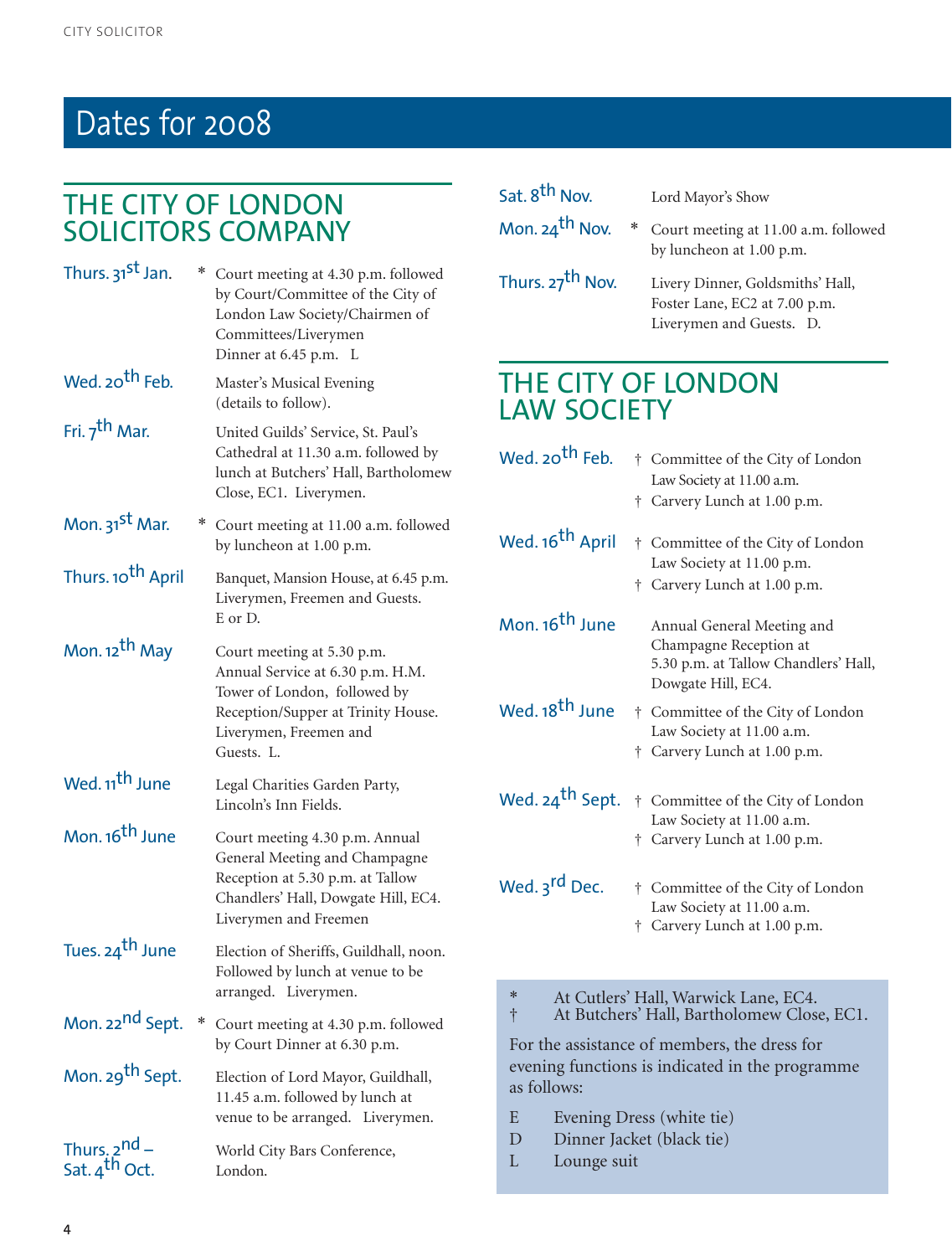# **Master's Word <b>Bill Knight**, *Master*



Goodwill is a hot topic at this time of year. When we established the City of London Law Society as an entity separate from the Livery Company I asked the Court what the purpose of the Company now was. One of our most distinguished Past Masters, Sir Robert Finch, replied that it was to increase goodwill among City solicitors.

Anyone who came to the Livery Dinner would have appreciated that we are on the case. Meeting fellow solicitors socially is by definition a good thing. Our recent dinner for senior partners, at which Sir Victor Blank spoke, was another example. It is a pleasure to see senior partners enjoying themselves. These contacts reinforce our status as a profession with common aims at the same time as we compete to provide the best services.

We also have the aim of developing solicitors. The bee in my bonnet is that solicitors should hold more board appointments, both during their time in practice and afterwards. The world is run by boards and we should be on them. There are difficulties in holding commercial appointments while in practice but I am suggesting that firms should release their senior men and women to hold

appointments in the not-for-profit sector. These should not be too time-consuming and they provide invaluable experience which helps the solicitor in practice and afterwards. We are holding an event on  $6<sup>th</sup>$  February 2008 at which practical advice will be given to those seeking such appointments. One of our new Liverymen, Janet Gaymer, the Commissioner for Public Appointments, will be there.

Which brings me back to the Livery Dinner. What a pleasure it is to have a solicitor Lord Mayor and to hear Lord Hart speak - two solicitors who have well established reputations outside the law. And so back to goodwill. David McIntosh joins me in thanking you all for your support of the Company and the City of London Law Society. A merry Christmas and a happy new year to you all.

# New Freemen and Liveryman

**The following people have been admitted as Freemen of the Company, in person and in absentia:-**

#### **NAME** FIRM

**Justin John Gaetano Paul Thomas GRIFFIN Iain David JONES Slaughter and May Angel LEVER Pothecary Witham Weld Suzanne Claire MacDONALD TLT LLP Roderick MORTON Herbert Smith LLP William James NAUNTON Eversheds LLP Ian David SELLARS** Masseys LLP **Marc Norman SOSNOW S J Berwin LLP Anna TIPPING Linklaters LLP Troy Anthony WEEKS European Bank for**

**Herbert Smith LLP**<br>Norton Rose LLP **Reconstruction & Development Diana YOON Osborne Clark**

**The following Freemen have been admitted as Liverymen of the Company:-**

#### **NAME** FIRM

*<u>Ianet Marion GAYMER</u>* Private address

**Gerald Aubrey HOBSON Faegre & Benson LLP Quazi Wajahat Zafar JALISI DLA Piper (UK) LLP Michael James NEWELL DLA Piper (UK) LLP Timothy Eatough WATTS Reed Smith Richards**

**Helen Elizabeth DRIVER Arnold & Porter (UK) LLP (Formerly Simmons & Simmons) Butler LLP**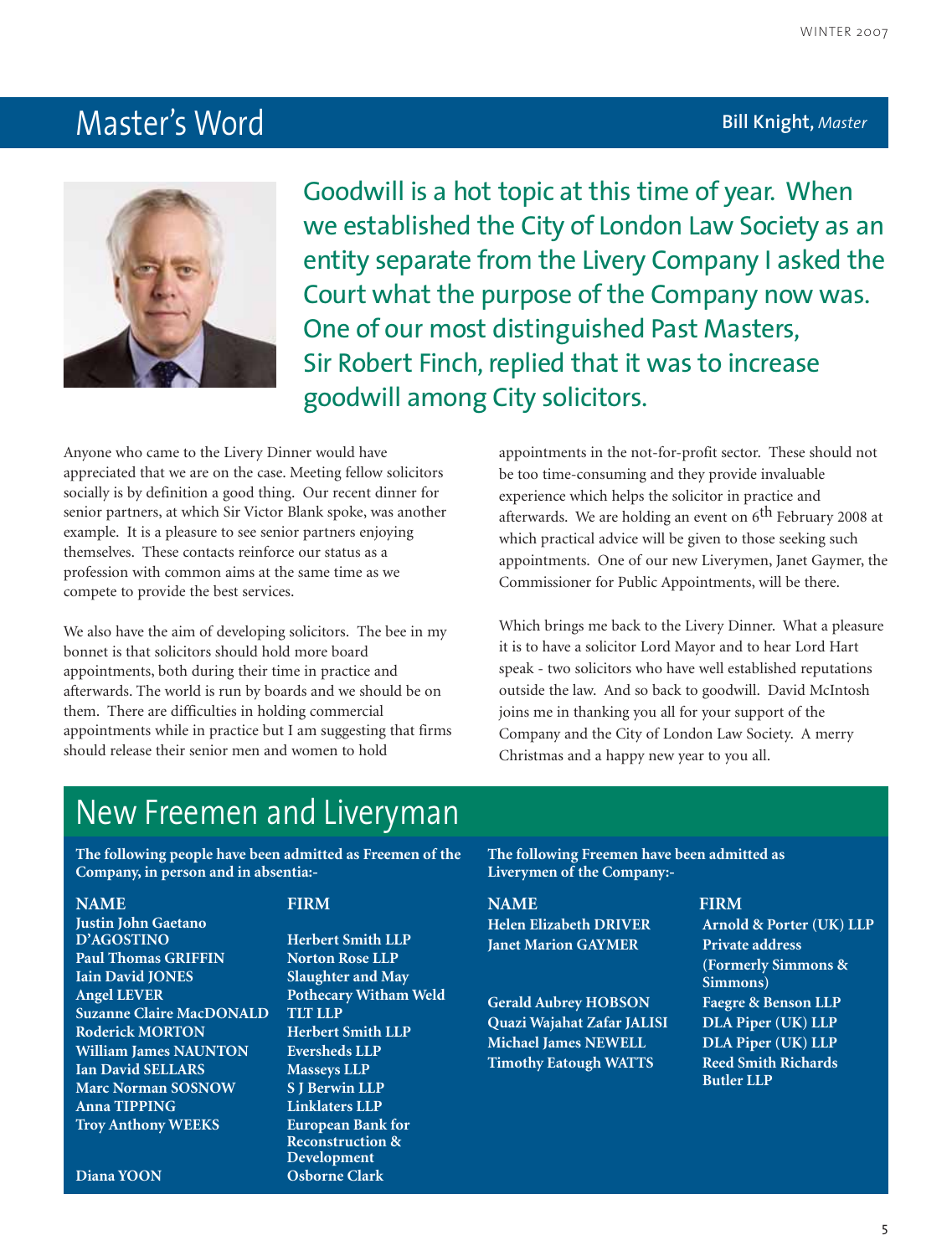# Lord Mayor's Show

The Lord Mayor's Show, held on Saturday 10 November, was a celebration of the election of our own Junior Warden, Alderman David Lewis, as the 680<sup>th</sup> Lord Mayor of the City of London. The 2007 procession was one of the grandest ever, with the Company's float loosely based on "The Owl and the Pussycat".

for a year and<br>the Bona-tree  $is$  no  $nd$  of  $\blacksquare$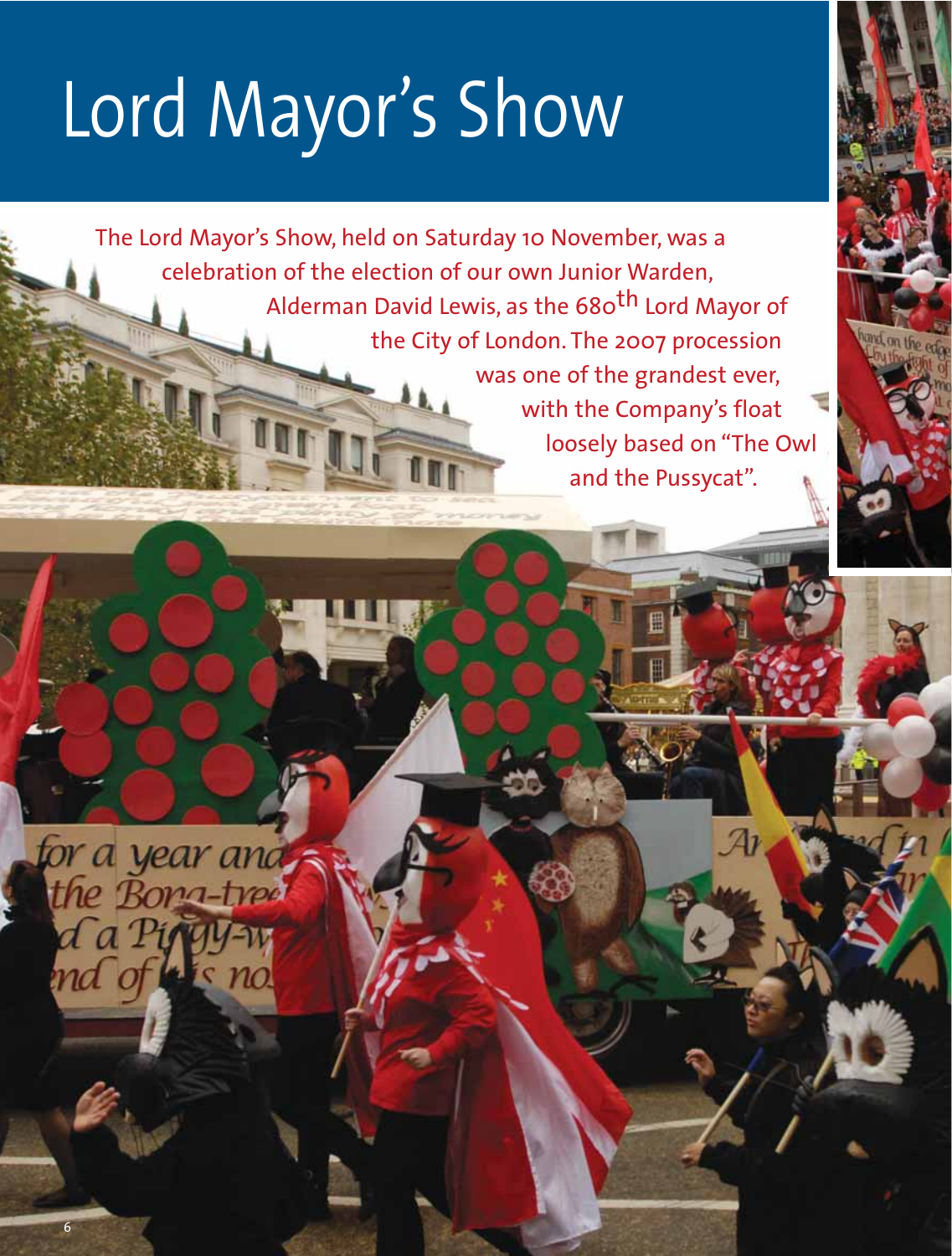FURNITURE<br>MAKERS

yor's d Street





n the edge of the sand<br>e light of the moon<br>the moon<br>the moon

City Solicitors Congratulate<br>The New Lord Mayor<br>Alderman and Solicitor

 $\frac{1}{\sqrt{2}}$ 

7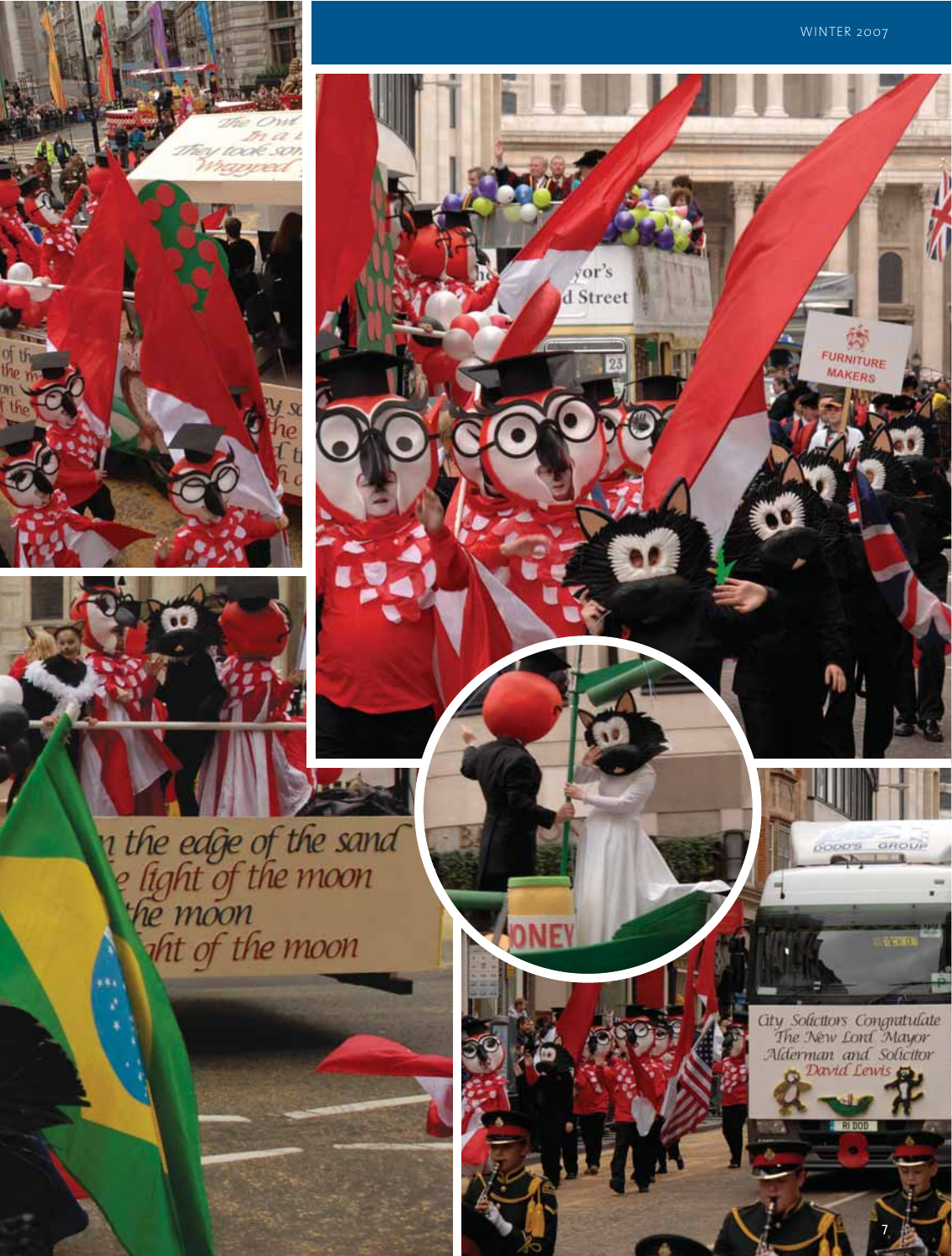# International Lawyers Project

A project to build capacity and help some of the poorest countries in the world has won the support of a number of leading City firms.

In this programme, City firms provide one training module each to form part of a library of legal knowledge. The contents of the library are then available to be used for training programmes for lawyers in other countries. The Attorney General, Baroness Scotland, has endorsed the programme and a pilot project with the local Law Society in Tanzania will be launched in Spring 2008.

The scheme was started by the International Lawyers Project (ILP). ILP is a registered charity sponsored by City law firms, whose mission is to match the willingness and expertise of English lawyers to international pro bono projects. This scheme will not be limited to City firms but will include modules contributed by the Bar and Judiciary and will also seek input from companies involved with Africa.

Clifford Chance LLP, Allen & Overy LLP, Freshfields, Herbert Smith LLP, DLA Piper LLP, Lovells LLP, Nabarro, SJ Berwin LLP, Sherwoods and Simmons & Simmons were first to see the value of helping lawyers in some of the most economically deprived countries gain access to legal know how in areas stretching from basic contract drafting to the finer points of money laundering and negotiating skills.



Baroness Scotland

Bella Marshall of Herbert Smith LLP praised the programme, saying "Our firm has a long-standing commitment to international pro bono activity. Supporting the development of the training modules felt like a natural extension of this existing work. We are delighted to have the opportunity to assist in building such a valuable resource and are very excited about the prospect of collaborating with all involved in this initiative."

Once the modules are completed they will be stored on the AG's international database where private and public bodies involved in international pro bono will be able to utilise them for discrete training purposes.

"It is immensely attractive to the firms because once the initial work on the module is completed it can then be tweaked for any jurisdiction and can be used over again. It basically means that we can put together a package of first class material to meet any legal need thoughout the World. The modules will be a very valuable resource for everyone involved in international pro bono activity" says Sarah Poland, Project Manager of ILP.

She went on to add how important this project could be to companies operating in some third world countries. She has already received confirmation that a large multinational firm involved in Africa has offered financial support for the effort by the lawyers. In addition, she confirmed that certain leading banks welcomed the project and were keen to be involved and share expertise.

Firms would have the option to send lawyers abroad as part of the programme, but the modules could be taught by any lawyers in that field. Expertise from the law schools and Law Society would be sought and they would be encouraged to use the resource as it grows.

Baroness Scotland confirmed her commitment to international pro bono which has seen a surge of interest recently and was one of the main themes of National Pro Bono Week in November 2007, saying "I whole-heartedly support the the pro bono work undertaken by lawyers in this country to increase access to justice in overseas regimes where it is needed. However, this will only be truly effective where it is undertaken in collaboration - collaboration between different lawyers, different organisations and importantly between sectors - both private and public. The database of previous and current projects will be a vital element of this coordination, which will enable assistance to be provided on a holistic basis. This will help those who truly need it, who live in communities which do not enjoy the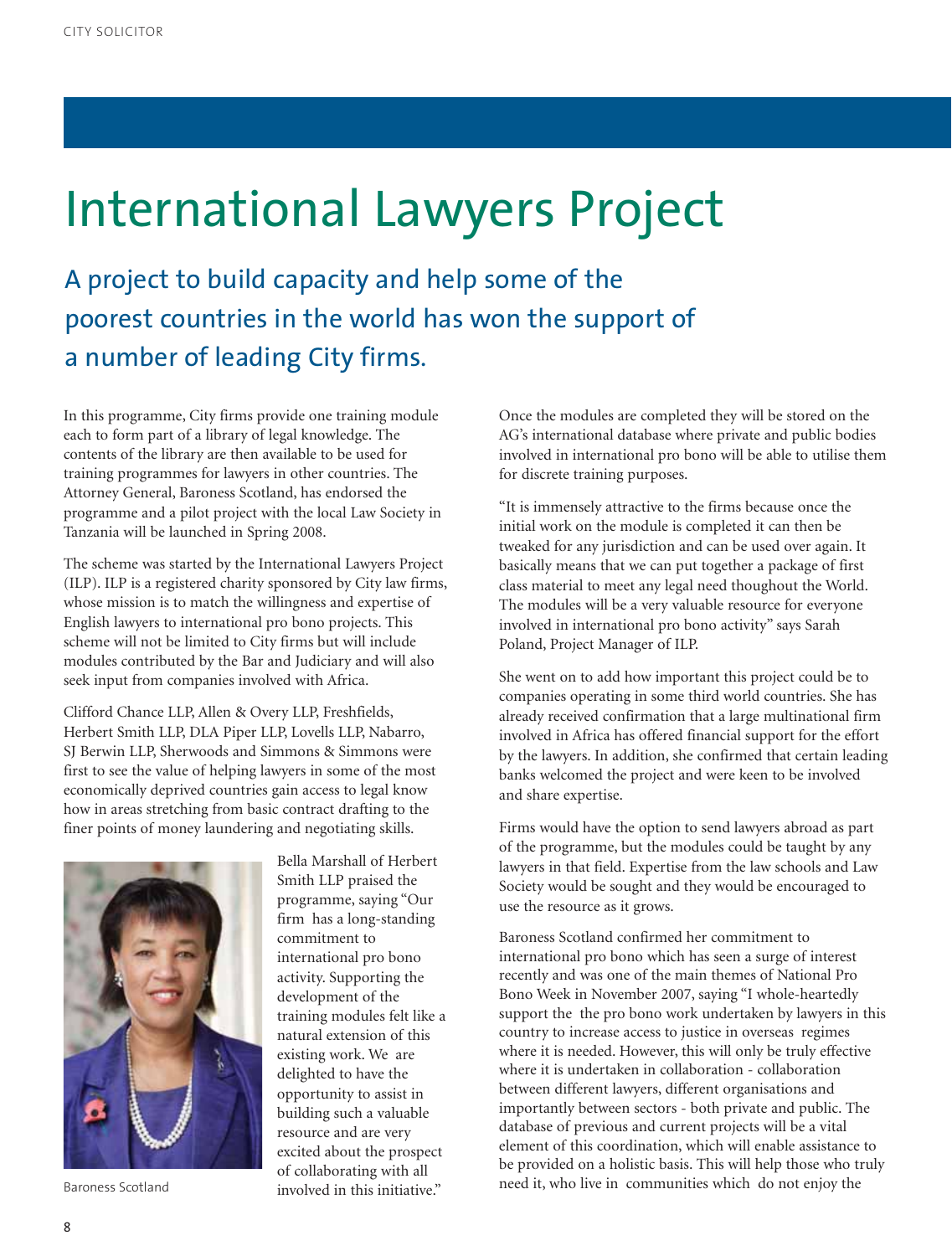#### **John Abramson,** *AIG,* Editor

benefits of the rule of law that we in this country are fortunate enough to take for granted."

The idea behind the module programme sprang from a needs assessment study in Tanzania carried out earlier this year by Freshfields lawyer Raj Jindal. ILP commissioned the assessment with Global Challenge, an organisation that was set up to help the 50 poorest countries in the world. Raj Jindal said that assessment of the legal structure and meeting key people in each country is vital to the success of the programme. He hopes to return to Tanzania with the project.

In January 2008, Judge David Mackie QC will be travelling to Rwanda to undertake a similar project at the invitation of the Rwandan Ministry of Justice.

ILP hopes to attract lawyers willing to carry out training and is keen to hear from firms wanting to join the programme and offer training modules. "It is a very exciting scheme to be part of at the moment and it is one of the few areas where there are no 'conflict of interest' issues which is certainly a bonus in international work from the firms' perspective." said Sarah Poland.



### **Sarah Poland and ILP can be reached on spoland@internationallawyersproject.org www.internationallawyersproject.org Direct Line 020 7006 4910**

# Committee Report



# Financial Law Committee

### This is by way of a short end of year report on the Committee's activities.

We have been active in commenting on a large number of legislative initiatives including:

- The Rome 1 Regulation, replacing the Rome Convention on applicable law in contractual matters, where there has now been substantial movement in the draft.
- The Rome 2 Regulation on applicable law in tort/delict, which has now been adopted.
- The review of the Brussels Regulation on choice of court, in particular on the issues raised by the "court first seized" primacy rule, in cases where the parties have chosen a different court. The problem of delay, cost and even frustration of the parties' choice, which this rule may cause has been recognised in the report of the experts commissioned by the European Commission and it is hoped that this will lead to change in the rule to give primacy to the apparently chosen court in most cases. This would link in with the proposed adoption by the EU of the Hague Convention on Choice of Court which adopts the primacy of the apparently chosen court. This would mean that similar rules would apply within and outside the EU.
- The introduction of changes to company law introduced by the Companies Act 2006, including to the rules on financial assistance (with the Company Law Committee) and on the registration of charges.
- The EU review of the Financial Collateral Directive and the UK's consideration of its implementation.
- The revisions to the UK Insolvency Rules and consideration of other changes in the field of insolvency law, including the EU review of the Directive on the Winding up of Credit Institutions. In much of the work on this topic we have worked well with the Insolvency Law Committee.
- The Law Societies' Code of Conduct and clauses excluding or limiting liability in Commercial Trusts.
- The EU reform of guidance on State aid and State guarantees.
- The Treasury consultation on the reform of the Depositor Protection Scheme and the management of banks with financial difficulties.

In a number of cases we have worked with the Financial Markets Law Committee of the Bank of England and with industry organisations such as ISDA and IPMA. Many members of the Committee and others have contributed much of their valuable time to the working parties of the Committee and I should like to extend thanks to all of them.

**Dororthy Livingston,** *Chairman,* Herbert Smith LLP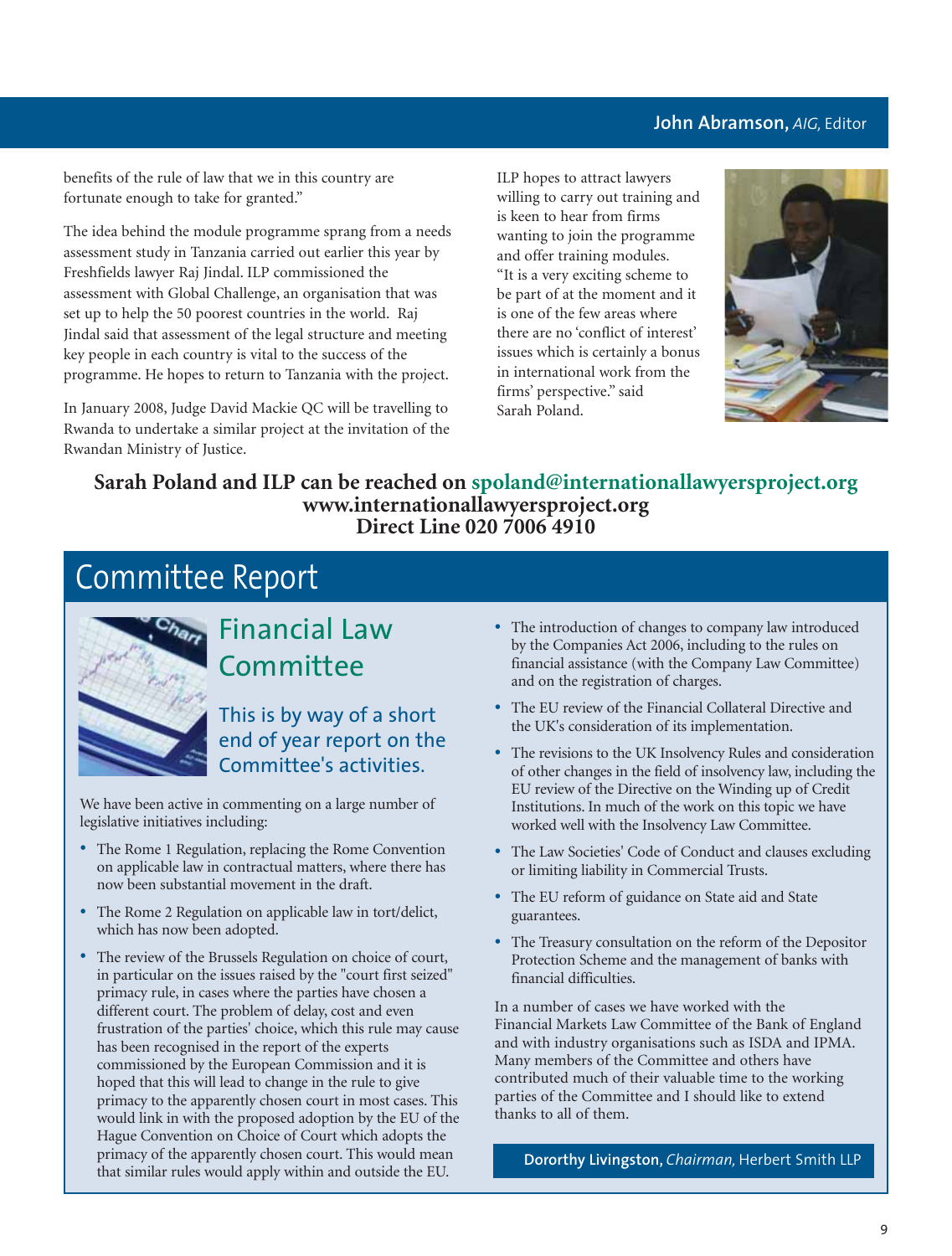# Livery Dinner

The Livery Dinner on 29<sup>th</sup> November was a very special occasion. First, this year the Company is the Mother Company of the Lord Mayor, David Lewis (who is also our Junior Warden this year), and he graced us with his presence in only the third week of his year's term of office; secondly, the Clothworkers' Company kindly allowed us to hold the dinner at Clothworkers' Hall, off Mincing Lane, the first time this dinner has been held there for many years; and thirdly, the speaker on behalf of the Guests was Lord Hart of Chilton, erstwhile Garry Hart, who has the reputation of being one of the most amusing speakers on the after-dinner circuit.

My own guest for the evening was a very long-standing friend who is a Leader at the Canadian Bar, which helped me to see the event as a newcomer. The marble-lined reception hall, the large ante-room for the champagne reception and then the impressive Livery Hall itself, built after the War, with five massive armorial windows and full-length portraits of Princess Marina, Princess Alexandra, Sir Robert Menzies and other Honorary Liverymen, made a stage setting for an evening of great conviviality. As a member of the Court, I was asked to host the Reverend Roger Hall, our newly appointed Honorary Chaplain, who is clearly enjoying his new role of Chaplain at St Peter's ad Vincula in the Tower as well as fulfilling several other posts, connected to the Army and education. We are fortunate in his appointment.

A vignette just before we progressed to dinner – the Master in his robes speaking earnestly into his mobile. Was he resolving a knotty legal problem? No, he was calling his son who was late.

After we greeted the arrival of the official party in traditional style with a slow hand-clap, Roger Hall said Grace in rhyme. We then ate our way through goats cheese salad, Thai fishcakes, pheasant Veronique and apple tatin, accompanied by a 2005 Sauvignon, a 1999 Chateau Patache d'Aux and Dows Port 2000, and shared together in the tradition of the Loving Cup. But readers who were not there are less interested in the food than the speeches. Here the evening became splendiferous. First the Master, in sparkling form, described some of the ceremonies he had already attended in David Lewis' mayoralty, ceremonies which as he said have been in existence since  $13<sup>th</sup>$  century. He remarked that, given that the Company is the Mother Company of the Lord Mayor, he was, technically, the Lord Mayor's mother.

The Lord Mayor replied to the toast of the Lord Mayor and City Corporation, with descriptions of his first weeks in office and of his expected 100 days overseas visiting 22 countries as well as visits to UK regional hubs. He was wearing the chain of office originally worn by Sir Thomas

More and now so fragile that it is only used on the most special of occasions. It is our privilege that our dinner was one of these. We should be proud that one of our number once again occupies the post of Lord Mayor and will carry representation of our profession so effectively.

The Senior Warden, Alexandra Marks, performed the role of welcoming the guests normally undertaken by the Junior Warden. As she said, the Junior Warden has gone to extraordinary lengths to avoid the task, having become the Lord Mayor. Alexandra fulfilled the task with expertise, greeting each of the official guests with humour and making them feel welcome.

Lord Hart then replied on behalf of the guests. He began with reminiscences of when he first joined the Law – tales of files left on buses or in a bar in the Strand and returned to the opposition, bankers' drafts that went astray, the partner whose response to any question was "That's a difficult one…" Invited by the then senior partner of Herbert Smith, none other than Aubrey Herbert Smith himself, to a shooting weekend in Norfolk, he imitated the old man and others there. Shooting coots was banned after two participants in the semicircle of guns shot each other. Garry described a client who casually sought advice about divorce from her husband who had developed the habit of wearing her wedding dress in an open coach and shouting "I am the Bartered Bride". Garry's advice : sell the wedding dress. Garry's stories and impersonations endorsed his reputation as an after-dinner speaker. He concluded by referring to the continuing qualities of lawyers - Honesty, Integrity, Independence, a Responsibility to a wider community as well as to the Company and the profession. We all joined him in drinking the toast to The Company.

After a stirrup cup, it was time for home. A conversation with the actor Simon Callow who happened to sit opposite me on the Central Line train seemed an entirely appropriate ending to an evening of delight.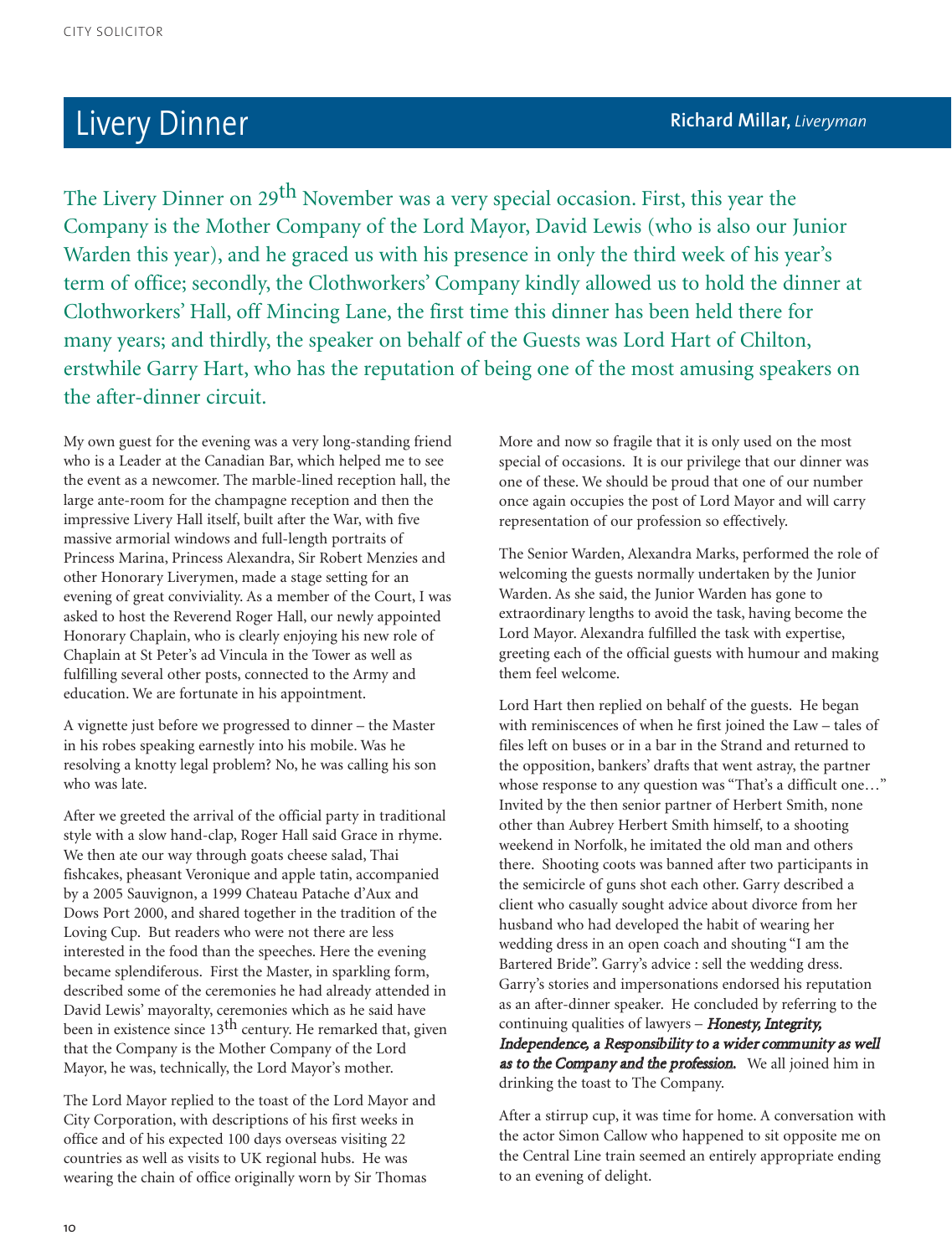# The Wig and Pen Prizes 2007

We are pleased to announce that the winner of the Wig & Pen Prize for 2007 is Jenny Gilthorpe of Macfarlanes. The Prize is awarded jointly by the CLLS and the City of Westminster and Holborn Law Society and now forms part of the Young Solicitors Group Annual Pro Bono Awards.

The Wig & Pen Prize (comprising the silver Wig & Pen Ink stand and £1,000 for the winner's charity or project) is awarded to individual solicitors, up to five years qualified who practice in the areas of City of London and City of Westminster and Holborn Law Societies, who judges feel have made a significant contribution to the quality of justice in their communities and in helping to ensure that the legal system is open and available to all. In particular, the judges consider the length of time involved in giving free legal advice to people who have otherwise failed to obtain access to justice and the significance of the candidate's service to their clients and their community.

Jenny was chosen as this year's winner in recognition of her work with Cambridge House, a multipurpose voluntary organisation working in Southwark to alleviate the local effects of poverty and to support social change. The Charity provides a wide range of community and advocacy services through the direct provision of services to individuals, families and the community and by operating as a local neighbourhood resource and development agency. These include an advocacy service, play schemes and a legal advice centre. From an initial involvement with Cambridge House through pro bono debt counselling sessions run by Macfarlanes, Jenny's commitment and support for the organisation has resulted in her becoming not only their Company Secretary, but also a director and Trustee.



From Left to Right, David McIntosh, Chairman City of London Law Society, Jenny Gilthorpe and Michael Gilman, President City of Westminster and Holborn Law Society.

Described by the Chief Executive as a "sparkling asset", Jenny has made a significant contribution to Cambridge House and devoted a large amount of both her personal and professional time to the organisation.

Both the City of London Law Society and the City of Westminster and Holborn Law Society agreed unanimously that Jenny deserved to win the award this year.